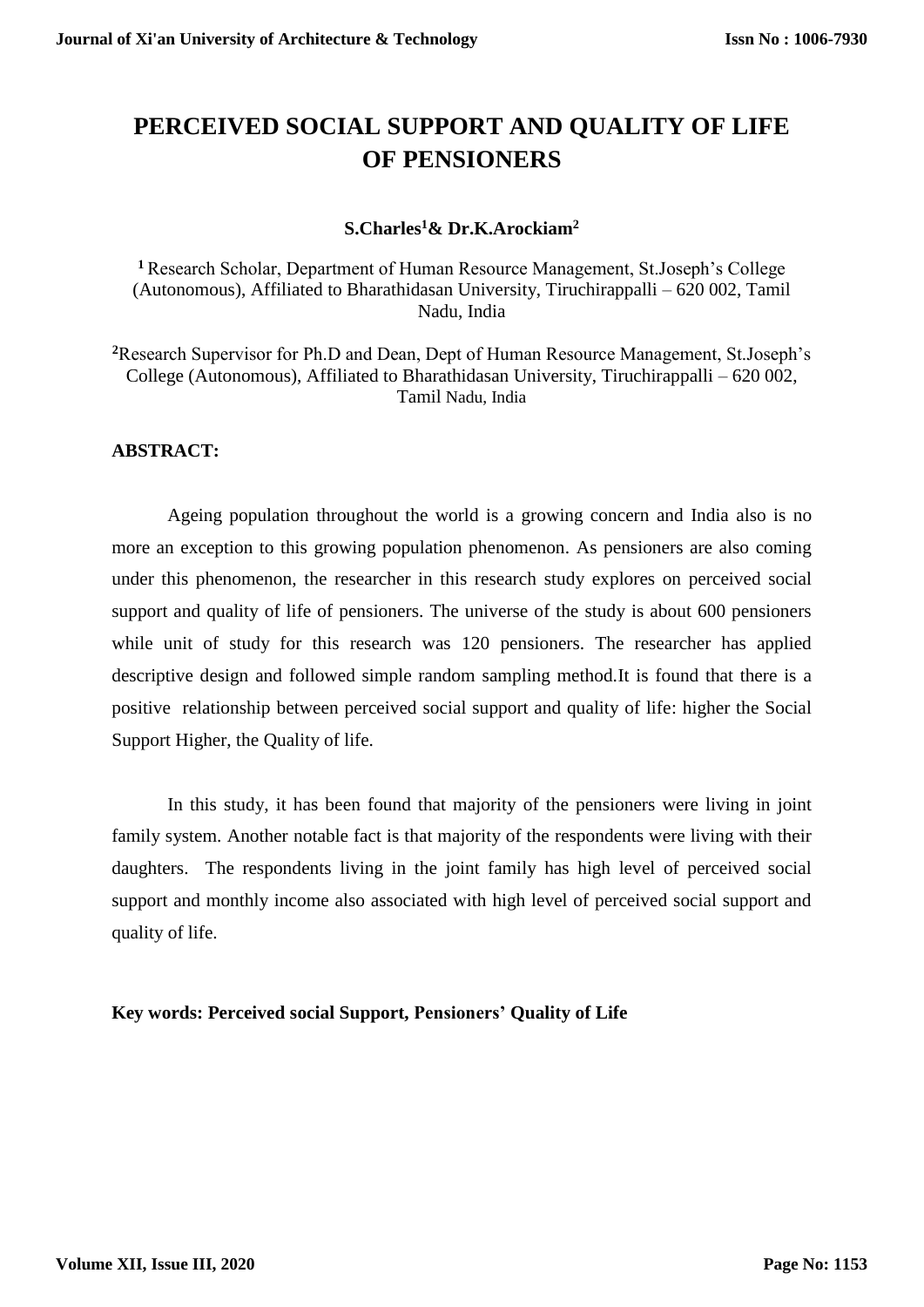#### **1. INTRODUCTION:**

Ageing is a universal phenomenon. The process of ageing in every society marks the stages of the ageing process in some possible ways. Ageing is biological process, experienced by the mankind in all times. However, concern for ageing of population is a relatively new phenomenon, which has arisen due to a significantlarge increase in the number and proportion of aged persons in the society. The persons who are considered very important person of the family; bread winner turned to be a dependent person or an unimportant person once he/she attains retirement from the work. Though the retirement age varies from state to state and country to country, the psychological pain and pressure among the aged is the same. The basic needs, recreational needs, social support provided in the family and society depends on their quality of life.

In order to provide social security to the retired people, the concept of pension was introduced. Though pensiorners receive money to take care of their needs, the emotional, social and psychological problems encountered by them are yet rhetoric. The health problems, expectations of the family members, care and support provided by the family, economic issues, and status in the society highly contribute to the large part of the issues. So an attempt is made by the researcher to study the perceived social support and quality of life of the pensioners in this research study.

#### **Perceived Social Support:**

Social support refers to the types of support received by an individual from others. It is broadly classified in to an emotional and instrumental support. Emotional support is referred to care, love, affection received etc. that develops the self-worth. Instrumental support is the support received in the form of childcare, housekeeping, transportation i.e., tangible. The adequate Social support helps to lead a health and long life.

The research studies carried out in the recent years have found that personal resources have aneffect on the adaptation and the psychological well being of an individual. The social support and the coping styles are the two resources, vital for the effective functioning. The social support has an impact on the life style of the elderly people. The social support provides companionship and social engagement. The engagement in the leisure time activities stimulate, and motivate them to participate in community programmes.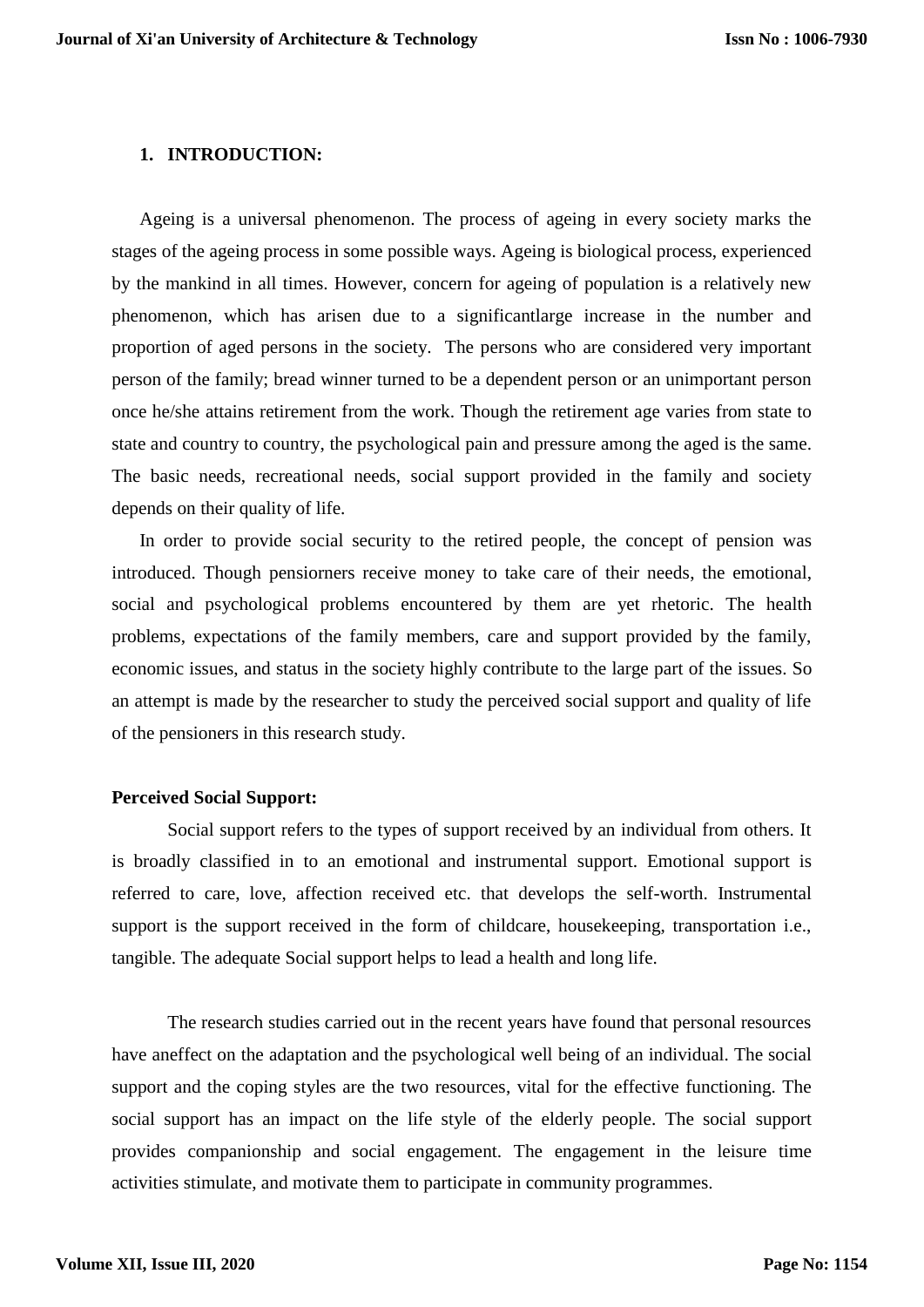#### **The common functions of Social support are;**

- Emotional support is also known as esteem support. It is the empathy, concern, affection, love, trust of an individual to others.
- Tangible Support is also known Instrumental. It is the provider of financial assistance, and materials goods needed.
- Informational support is meant that providing guidance, suggestions, useful information to others.
- Companion support is the support provided by an individual that gives a sense of belonging.

The Social support is received from various sources. It can be natural or formal. The support received by an individual through the family and friends are natural and the support received from the social worker/ or through professionals or through community organizations. Due to the advancement in technology, social support is also available through online; social media websites, blogs, health forums, face book and online support groups.

#### **RELATIONSHIP WITH MENTAL AND PHYSICAL HEALTH**

Social support is associated with the mental and physical health of an individual. In the stressful situations, social support helps them to cope with life and to overcome their problems. **Cutrona, Russell, and Rose (2019)**, in their study on elderly population has found that elderly individuals who had relationships where their self-esteem got elevated were less likely to have a decline in their health. Further research studies have shown that the social support helps in psychological adjustment to individual's affected chronic stress, cancer, and heart disease. It also protects them from certain life stressors.

#### REDUCE STRESS

The social support helps the individuals reduce the stress. The increase of the stress leads to heart disease. When people are surrounded by the loved ones/cared ones, helps to deal with the situation in a better way. The research studies have also mentioned that the PTSD is reduced with a strong support at the time of the crisis.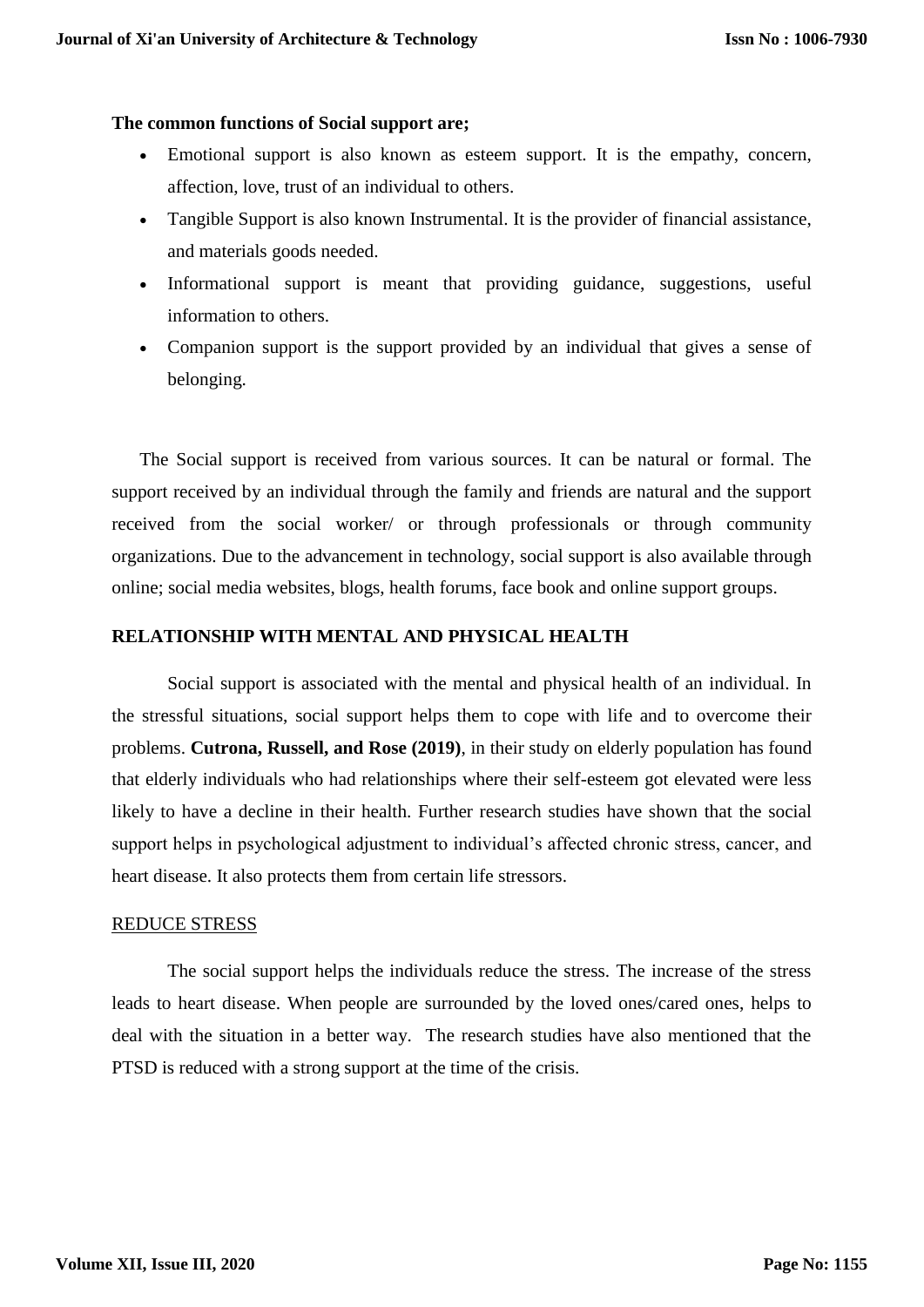#### **QUALITY OF LIFE**:

Quality of life is an individual's satisfaction or happiness with life in domains he or she considers important. It is referred as life satisfaction or subjective well-being. Currently it is mentioned as overall quality of life in order to differentiate from health related quality of life. It is the broadest of all ideas we try to measure with, being influenced by all of dimension of life that contribute to its richness and reward, pleasure and pain. These dimensions include health, but are not limited to it.

An older person's quality of life improves if he or she is productive and feels that he/she isn't treated a burden to society. Some of the aspects of quality of life are obvious and basic: physical, personal and societal well-being. It includes possession of intellectual ability, the capacity to perform activities of daily living, a social support system, an adequate financial base, mastery over one"s life (independence, autonomy and choice) a purpose outside of oneself that offers a sense of usefulness and some degree of happiness and morale.

Quality of life also comprises freedom, legal protection and human rights. Far from being immutable, even these basic elements are relative and their importance varies widely according to personality and circumstances.Other aspects of quality of life such as possession of a sense of purpose, moral well-being and spirituality are more complex, subjective and relative. Quality of life may mean very different thing to different individuals. The most complex areas of quality of life are life satisfaction and coming to terms with one's quality of life at the end of life. The classic simplest equivalent of quality of life is happiness which is usually regarded as something under one's own control.

## **The content and the indicators of quality of life may be summarized as follows:** Quality of Life Indicators:

**Physical well-being**: Energy and function, sexuality, quality health, care, freedom from pain, preservation of senses-vision, hearing, smelling etc., adequate rest and sleep. **Financial and material well-being**: Financial security and independence, income from variety of sources, having a job.

**Personal well-being**: Mental health and well-being, self esteem/dignity, identity, continuing growth, body image/appearance, memory, control over one's own life, independence, dignity, morale, freedom from excessive stress, addictiveness, choice,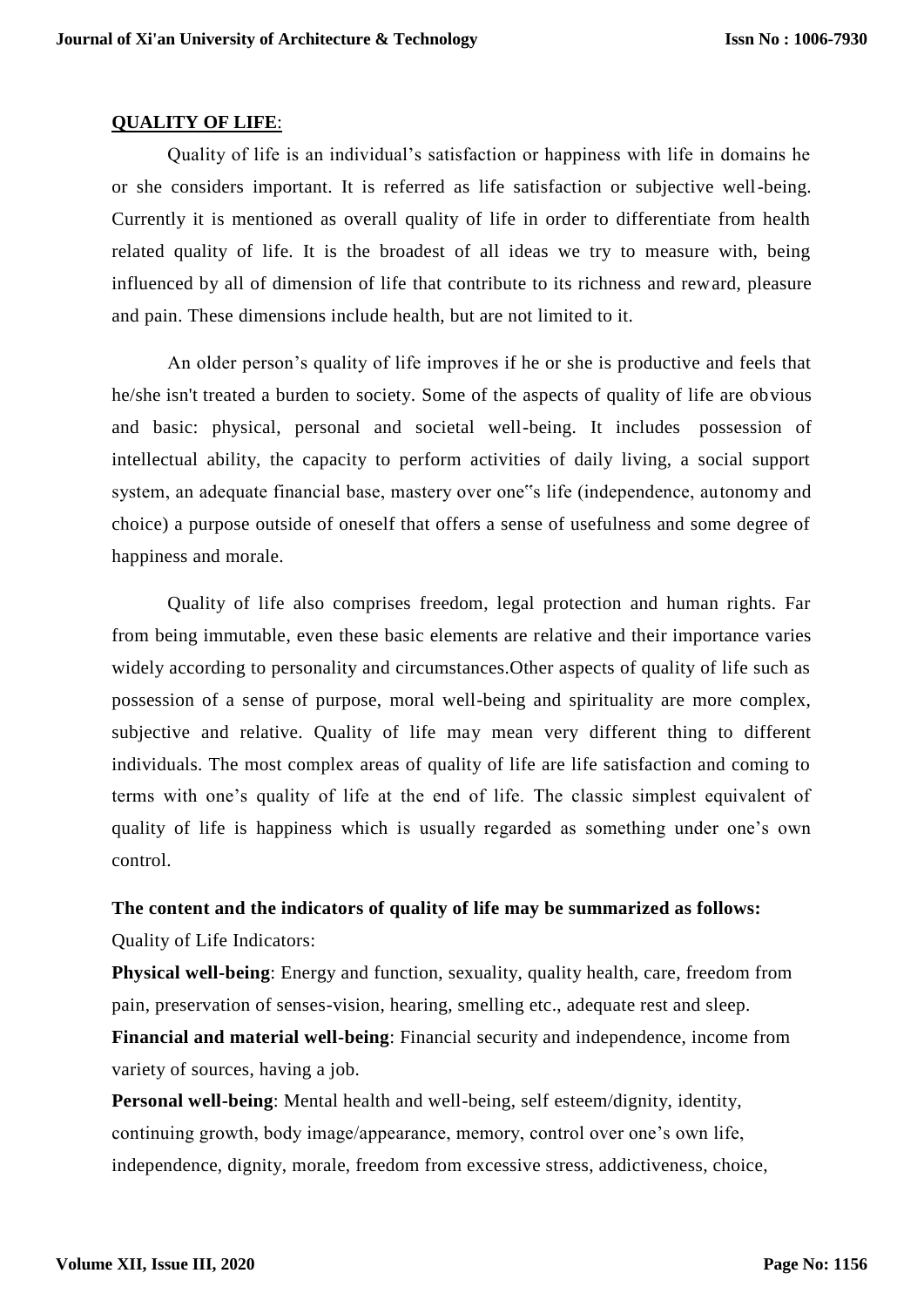opportunity, education, love.

**Social well-being**: Family, friendship, social network support system.

Life satisfaction: Reminiscences, life reviews, accomplishments, full life, creativity.

**Purposeful well-being**: Contributions to others/ altruism, productive ageing, knowledge, truth.

**Aesthetic well-being**: Exposure to music, arts – aesthetics, leisure time.

Joyfulness: Pleasure-big or small, food, recreation, travel, adventure, excitement, merriment.

**Moral well-being**: Clear conscience or goodness.

Enjoyment of one's life time: Feeling that "it has been a good time to live alive".

**Living in the present**: Elementarily, simplicity, freedom from pre-occupation with past and future.

**Spirituality**: Beyond self, spiritual beliefs.

**End of life**: Quality dying, sense of control, quality care- pain and suffering.

The researchers have identified numerous taxonomies of life domains such as social, psychological, problems of ageing and health sciences based on the studies with general populations and as well as with the sick individuals.

A typical taxonomy is that of Flanagan, which categorizes 15 dimensions of quality into five domains, are

## 1. **Physical and material well-being**:

(a) Material well-being and financial security

(b) health and personal safety.

#### 2. **Relations with other people**:

- (a) Relations with spouse
- (b) having and rearing children
- (c) relations with parents, siblings or other relatives and
- (d) relations with friends.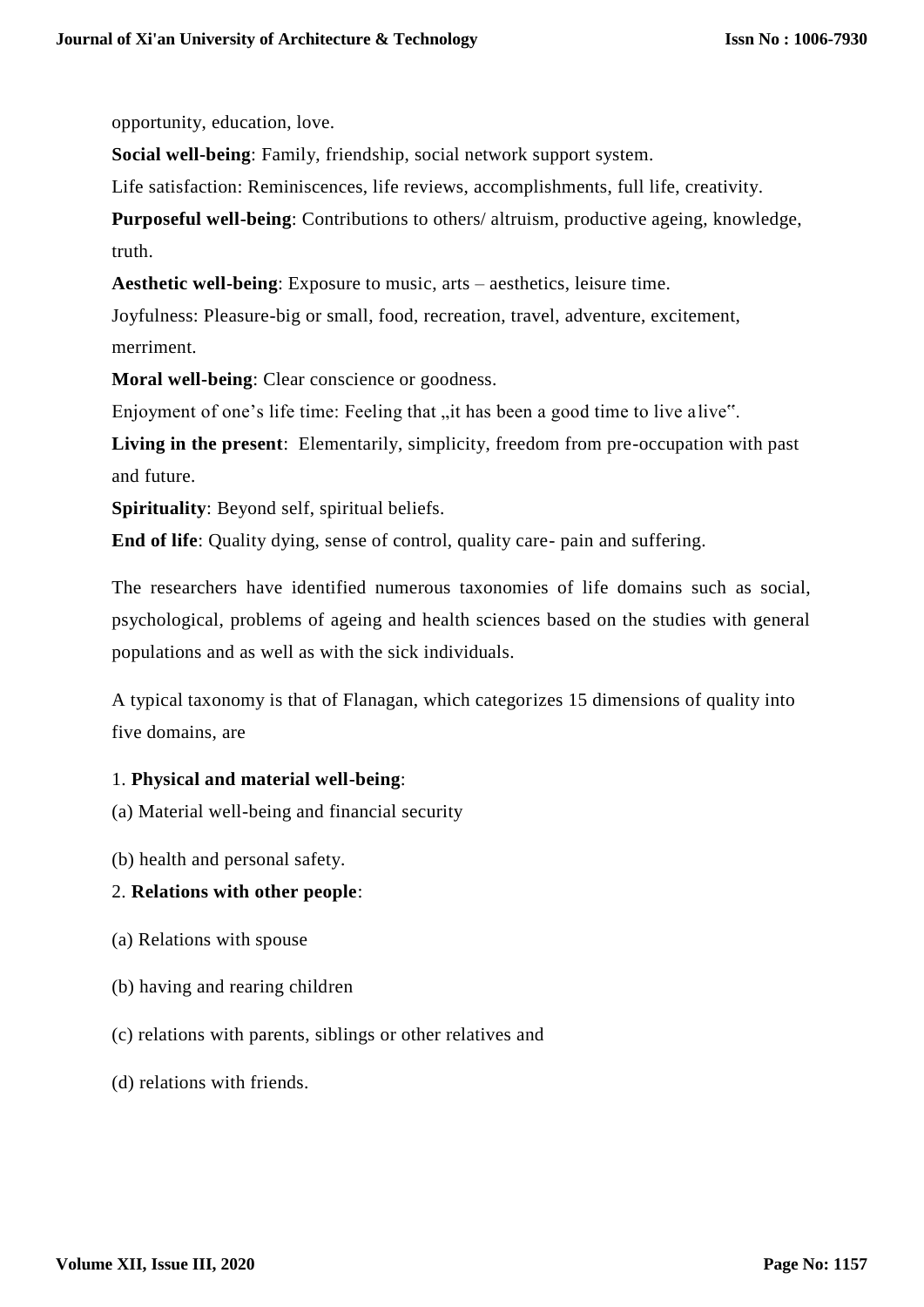#### 3. **Social, community and civic activities**:

- (a) Helping and encouraging others
- (b) participating in local and governmental affairs.

### 4. **Personal development and fulfillment**:

(a) Intellectual development, (b) understanding and planning, (c) occupational role career and (d) creativity and personal expression.

#### 5. **Recreation**:

- (a) Socializing with others
- (b) Passive and observational recreational activities and
- (c) Participating in active recreation.

Health is one of many dimensions contributing to overall quality of life in Flanagan's taxonomy. The World Health Organization defines health as "not merely the absence of disease or infirmity" but as a concept that incorporates nations of well-being or wellness in all areas of life (physical, mental, emotional, social and spiritual).

## **2.0. REVIEW OF LITERATURE:**

#### **Related to Perceived Social Support**

**Serap Unsar et al (2016)** studied the Social Support and Quality of life among older Adults and have found that Positive correlations were found between quality of life score and social support total score, social support scale's subgroups of family, friends and special friend scores respectively. There was a negative correlation between number of daily medications and quality of life. Quality of life of men and married participants were better than the others. Participants living with their spouse and children had better social support family subgroup scores compared to ones living alone.

**Michael A Larocca and Forrest R Scogin (2015)** examined the Effect of Social Support on Quality of Life in Older Adults Receiving Cognitive Behavioral Therapy and found that positive change in satisfaction with social support was associated with improvement in quality of life beyond the effects of the CBT treatment. In addition, pre-treatment satisfaction with social support, and change in satisfaction with social support moderated the effect of CBT on quality of life.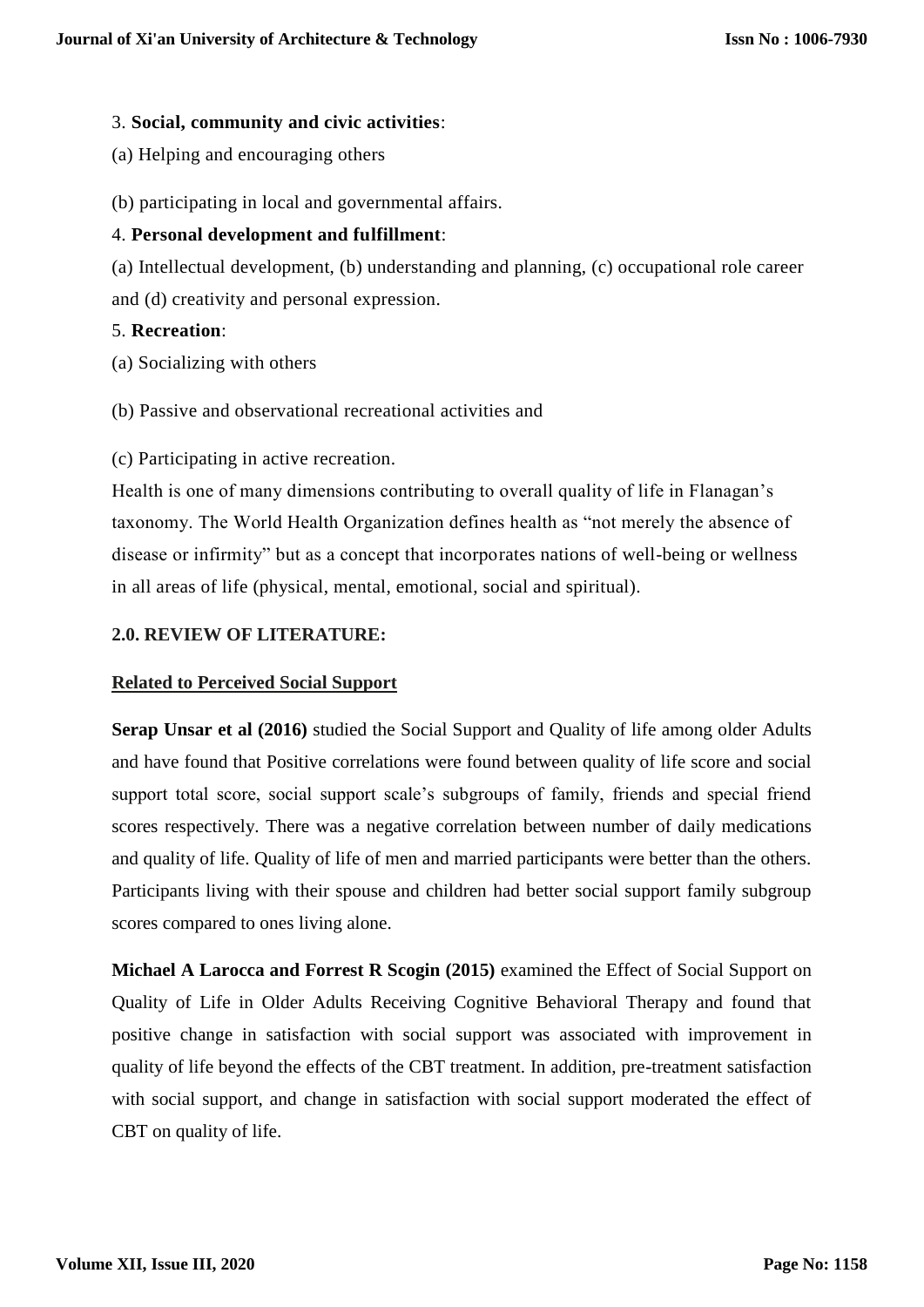**Lindert J, et al. (2013),** in their study on the Social Support, Socio-Economic Status, Health and Abuse among Older People in Seven European Countries have found that women and persons living in large households and with a spouse/partner or other persons were more likely to experience high levels of social support.

#### **Related To Quality of Life:**

**Garcia and Navarro (2018)**have found that the respondents have good perception of their quality of life, considering health, leisure, environmental quality, functional capacity, level of satisfaction, social support, social networks, and positive social interactions as the determinants of their well-being, although social contact reduces as the age advances.

**Shah et al (2017)** studied the Quality of life among elderly population residing in urban field practice area of a tertiary care institute of Ahmedabad city, Gujarat and found that mean age of the respondents were 65.8 and two third of the geriatric were married. Commony affected by Joint pain, Cataract, Hyper tension an diabetic mellitus. 56 per cent had good and 50.8 per cent had excellent quality of life.

**Jafarabadi et al (2014)** in their study on Assessing the Quality of Life in Elderly People and Related Factors, have found that Male elderly had slightly high score in the quality of life; however, these differences were not significant. A significant difference was observed between having cardiovascular diseases, respiratory and gastrointestinal diseases, hearing and visual impairments with total score in the quality of life. Also, there was no significant difference between gender and age variables with total score in the quality of life.

**Singh, (2014**) studied the impact of social work intervention in improving mental health condition of a elderly people residing in rural india, Madwana villafe of Lucknow. Counselling, motivational, awareness, and sensitization programmes were conducted. During intervention various social work methods, principles and values were applied, for a period of six months. The result shows that social work intervention has reduced the feeling of depression and anxiety and improvement in the quality of life among the elderly.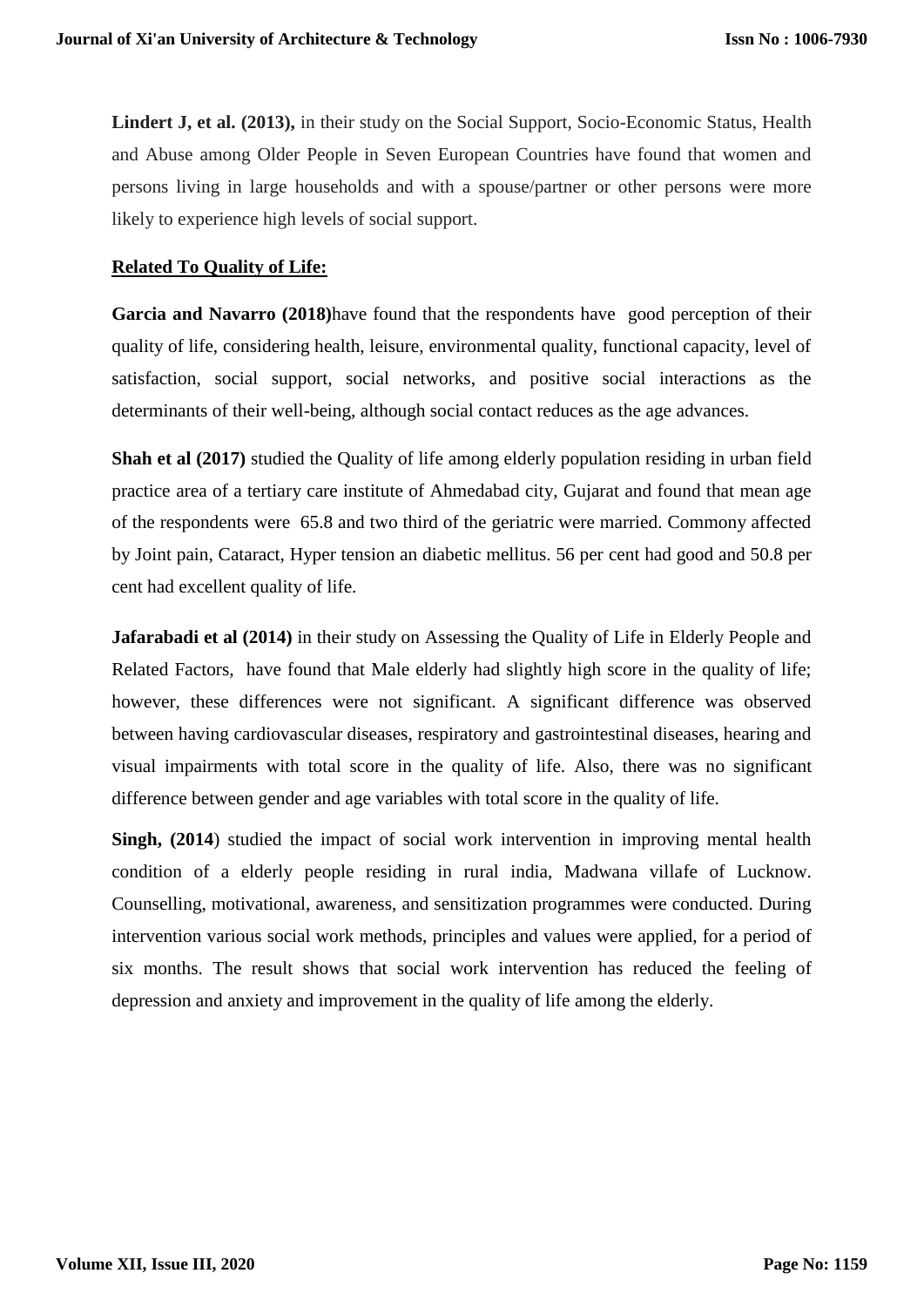## **3. METHODOLOGY**

#### **Objectives of the study:**

- To study the personal profile of the pensioners
- To study the level of Perceived Social Support and Quality of life of the pensioners

**Hypothesis:** Higher the Social Support, higher the Quality of Life

#### **Tools Used for Data Collection:**

The data was collected using an Interview Schedule. It consists of part I- questions related to Personal profile, Part II – Scale to measure Perceived Social Support and Part III-Scale to measure the quality of life. The details of the scale are;

- To measure the perceived social support, Multidimensional Scale of Perceived Social Support (MSPSS), was used by the researcher. It was published by Zimet GD, Dahlem NW, Zimet SG, Farley GK. Journal of Personality Assessment 1988; 52:30- 41.
- To measure the quality of life, Older People's Quality of Life Questionnaire (OPQOL).

#### **Sampling Method:**

The researcher had collected the data from the pensioners in Madurai city i.e who had got retired from government service were included in the study. The lists of pensioners were collected from the Pensioners association in Madurai and by adopting simple random sampling procedure. Lottery method was adopted to identify the sample respondents. 120 data were collected from the list of 600.

#### **4.0. MAJOR FINDINGS AND RESULTS:**

It has been found that 49 per cent of the respondents were in the age agroup 61-67, 27 per cent were in the age group 68 and above. Majority of the respondents were male i.e., 74 per cent, around 92 per cent of the respondents were married. 75 per cent were living in the joint family system and the remaining was living in the nuclear family. It is interesting to note that 47 per cent of the respondents were living along with their son and the same equal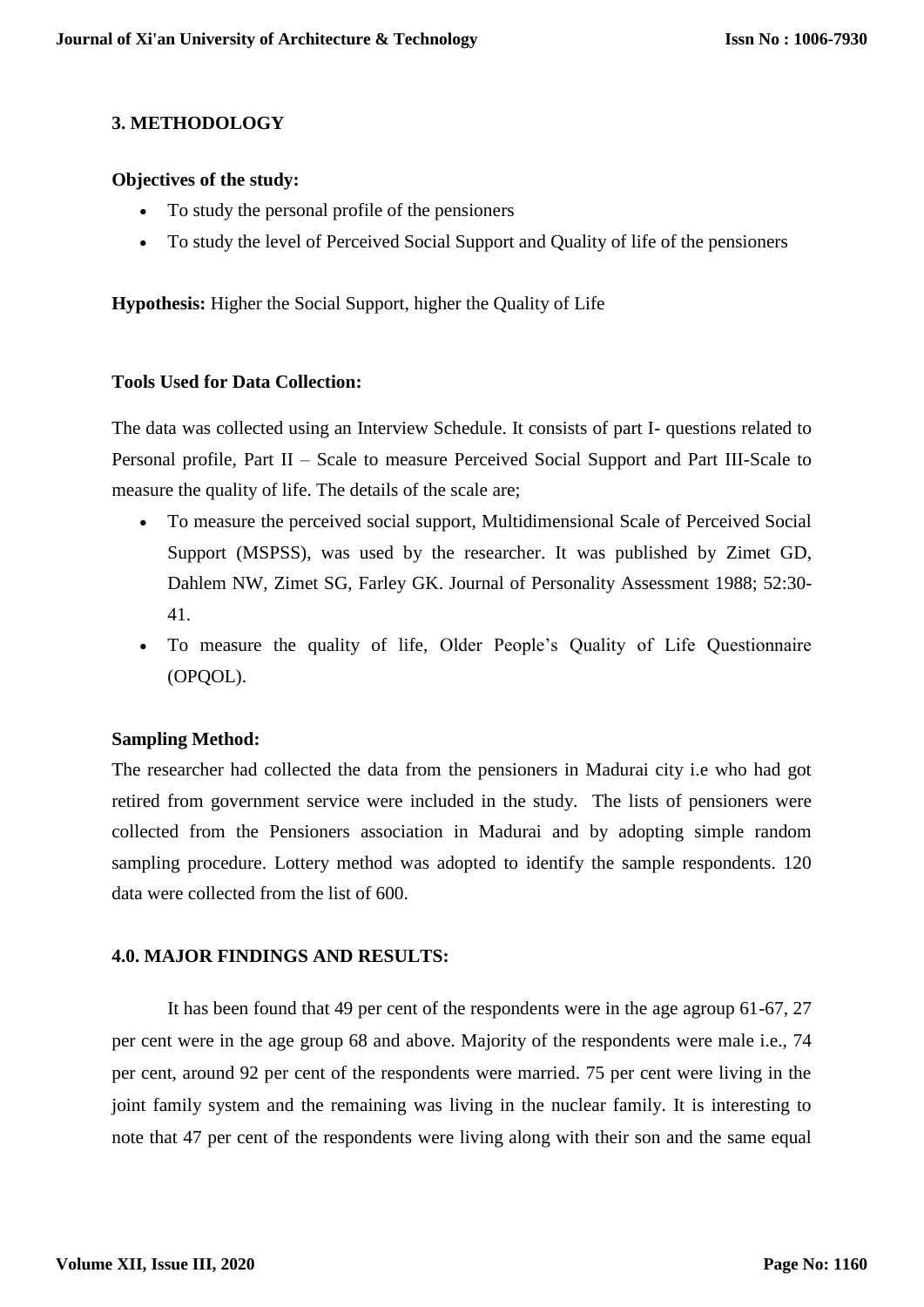numbers of the respondents were living with their daughters i.e., 45 per cent. Majority of the respondents were Hindus i.e., 77 per cent and it is followed by Christians and Muslims. The 35 per cent of the respondents were drawing a monthly pension of Rs. 5000/- and 32.5 per cent respondents pension is between Rs.5001 to Rs.9,999/- and the remaining were getting above 10,000/-. 48 per cent of the respondents educational qualification is UG, 30 per cent had studied PG and the remaining had studied diplama and other technical qualification. Level of Perceived Social Support:

It has been found that 41 per cent of the respondents have stated that their level of Perceived social support at moderate level, 30 per cent have stated that their Perceived social support is at low level and the remaining have state high level of Perceived social support.

Level of Quality of life:

It has been found that 40 per cent of the respondents have stated that their quality of life is low level, 34 per cent have stated that their quality of life is at moderate level and the remaining have stated high level of quality of life.

Association between Personal variables and Quality of life:

It has been found that there is an association between the personal variables such as Gender, religion, monthly income and quality of life, where as there is no association between ages, Living with, type of family and number of children.

Association between Personal variables and Perceived Social Support:

It has been found that there is an association between the personal variables such as Marital status, Type of family, monthly income, employment of spouse, number of children and Perceived social support, where as there is no association between age, gender, religion and Living with and perceived social support. (Table no1)

## **Relationship between Perceived Social Support and Quality of Life**

Hypothesis: Higher the Social Support Higher the Quality of life

It is also found that there is positive relationship between perceived social support and quality of life. The hypothesis is accepted i.e., higher the Social Support Higher the Quality of life.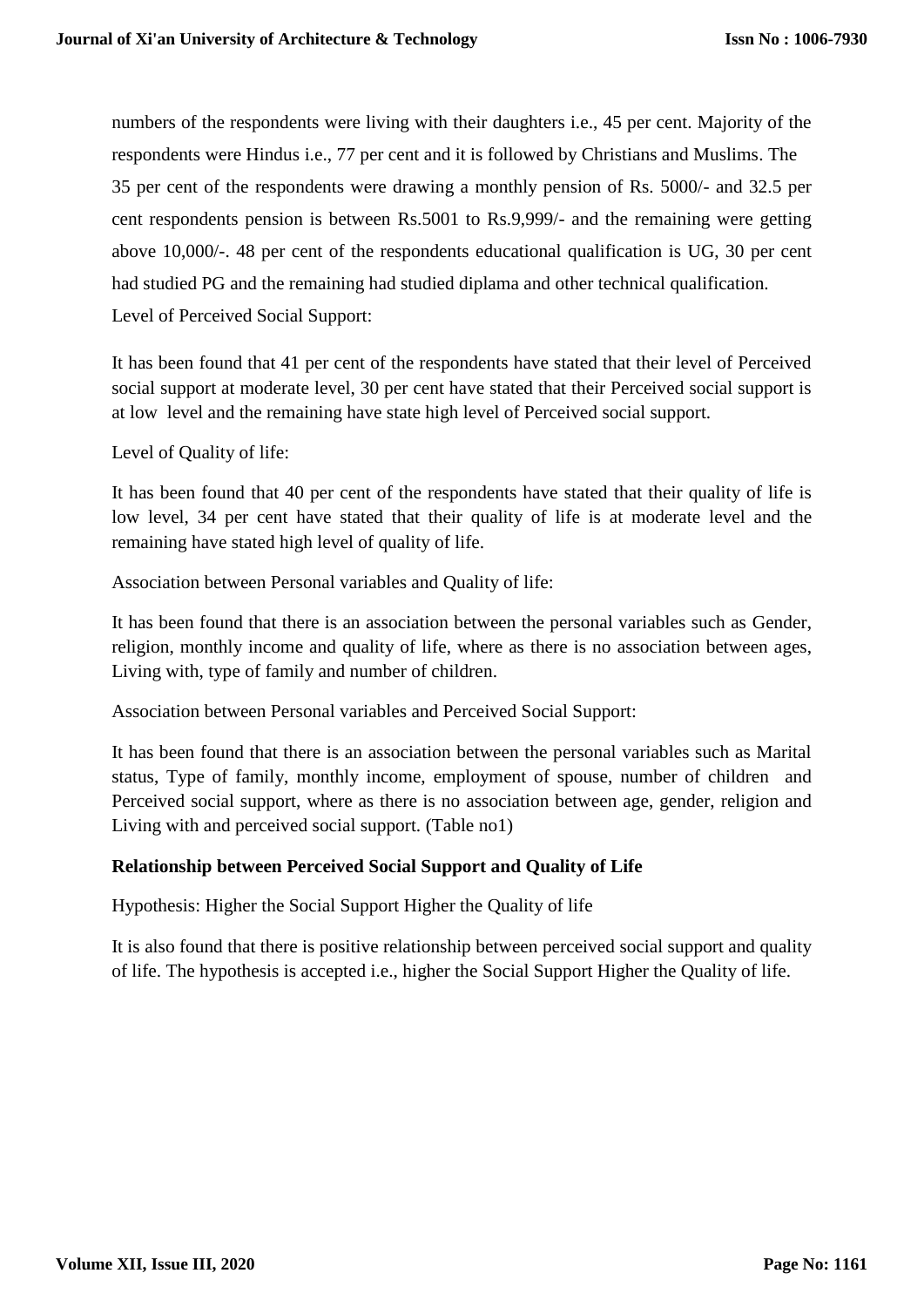### **5.0. CONCLUSION:**

In the today's context the practice of joint family system is very low. In this study it has been found that majority were living in joint family system. A note-able fact is that majority of the respondents were living with their daughters. People usually prefer to live with their son started living with their daughters- a cultural change is also observed here.

Since the respondents were retired and to take care of their health and to take care of the grand-children, many of the respondents were living with their son and daughters. The respondents living in the joint family has high level of perceived social support and monthly income also associated with high level of perceived social support and quality of life.

The study had revealed that there is a relationship between perceived social support and quality of life and the personal variables were influencing them. So the family members have to extend their possible support to take of the pensioners. When such support is extended, it helps to be physical and mental health which in turn helps the family too. The government needs to frame policy to provide care for the aged. Pension alone will not provide security.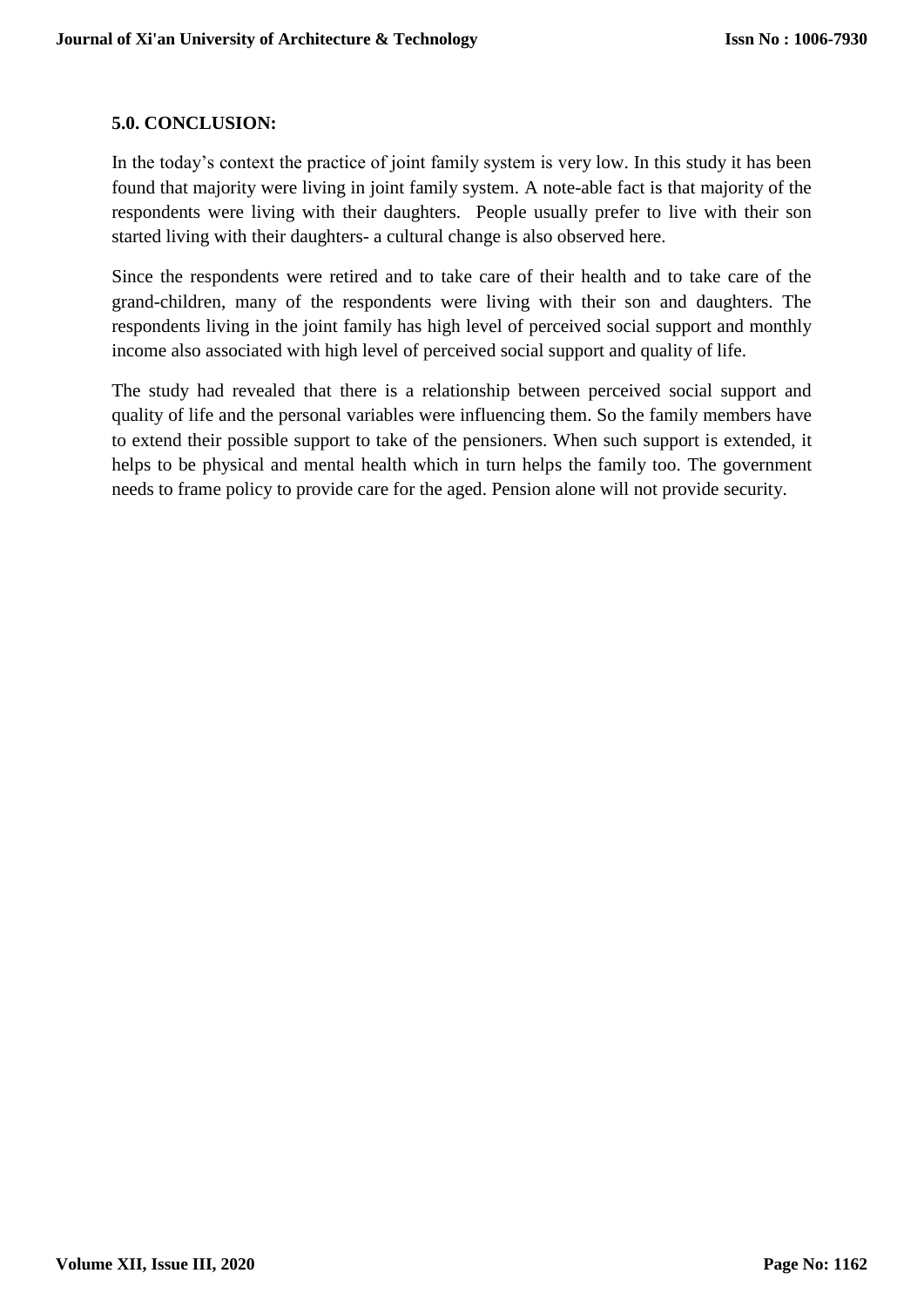## **Tables showing the results**

|                       | Association between personal variables and Quanty of Life |     |         |                   |            |              |
|-----------------------|-----------------------------------------------------------|-----|---------|-------------------|------------|--------------|
| Personal<br>Variables |                                                           | N   | Mean    | Std.<br>Deviation | F/t        | Sig          |
| Age                   | less than<br>60                                           | 59  | 78.2881 | 7.13430           | 3.48       | $0.334(*)$   |
|                       | 61-67                                                     | 44  | 79.7727 | 11.68156          |            |              |
|                       | $68$ and<br>above                                         | 17  | 83.2353 | 10.58023          |            |              |
|                       | Male                                                      | 89  | 76.1685 | 6.71368           | $-2.11900$ | $0.009(*)$   |
| Gender                | Female                                                    | 31  | 81.5806 | 15.66902          |            |              |
| Marital               | Married                                                   | 110 | 77.5727 | 10.46397          | .00000     | $0.983$ (NS) |
| status                | Unmarried                                                 | 10  | 77.5000 | 2.79881           |            |              |
| Religion              | Hindu                                                     | 92  | 77.6196 | 8.67337           | 3.74300    | $0.027$ (*)  |
|                       | Christian                                                 | 10  | 84.2000 | 20.13731          |            |              |
|                       | <b>Muslim</b>                                             | 18  | 73.6111 | 6.80950           |            |              |
| Type of<br>Family     | Joint family                                              | 90  | 78.0222 | 11.04025          | .7390      | $0.392$ (NS) |
|                       | Nuclear<br>Family                                         | 30  | 76.2000 | 6.11048           |            |              |
| Living                | Son                                                       | 57  | 77.0702 | 10.14160          | .1910      | $0.903$ (NS) |
|                       | Daughter                                                  | 54  | 78.2593 | 10.75838          |            |              |
| with                  | Alone                                                     | 7   | 76.0000 | 2.82843           |            |              |
|                       | institutional<br>Care                                     | 2   | 78.5000 | 2.12132           |            |              |
| Monthly<br>pension    | up to 5000                                                | 42  | 75.8333 | 6.47290           | 1.9870     | $0.147$ (NS) |
|                       | 5001 to<br>9999                                           | 39  | 76.8974 | 7.18110           |            |              |
|                       | 10001 and<br>above                                        | 39  | 80.1026 | 14.44918          |            |              |
| No of<br>children     | 0                                                         | 9   | 77.8889 | 2.66667           | .8730      | $0.458$ (NS) |
|                       | 1                                                         | 49  | 75.8571 | 7.41058           |            |              |
|                       | $\overline{c}$                                            | 42  | 79.2143 | 13.77083          |            |              |
|                       | $\overline{3}$                                            | 20  | 78.1500 | 8.18391           |            |              |

**Table.1 Association between personal variables and Quality of Life**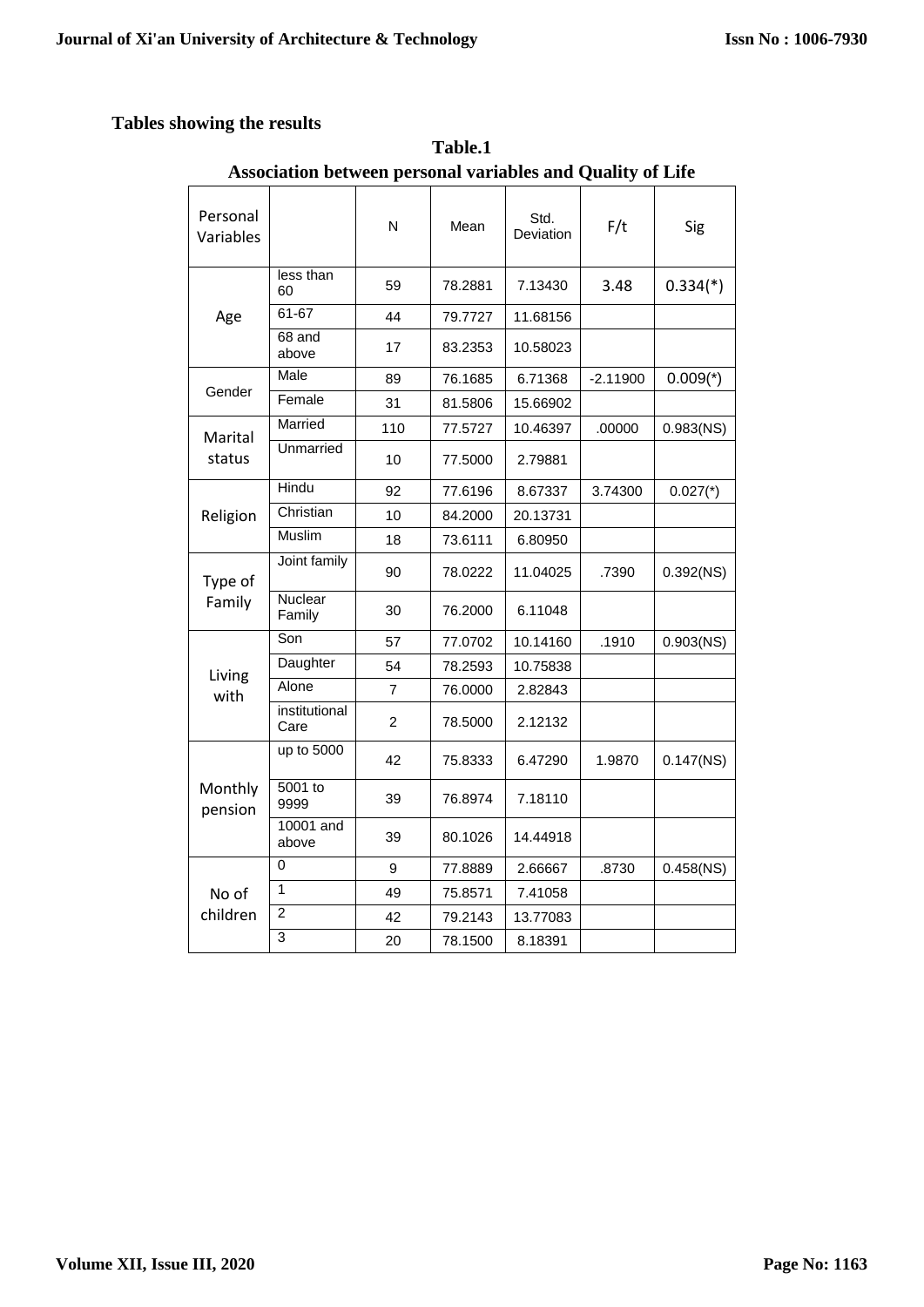| Personal<br>Variables |                       | N        | Mean    | Std.<br>Deviation | F/t        | Sig          |
|-----------------------|-----------------------|----------|---------|-------------------|------------|--------------|
| Age                   | less than<br>61       | 59       | 45.7288 | 6.60676           | 1.936      | $0.149$ (NS) |
|                       | 61-67                 | 44       | 48.7273 | 8.57352           |            |              |
|                       | 68 and<br>above       | 17       | 48.0000 | 9.95615           |            |              |
|                       | Male                  | 89       | 46.6629 | 7.05489           | $-1.139$   | $0.257$ (NS) |
| Gender                | Female                | 31       | 48.5484 | 10.09567          |            |              |
| Marital               | Married               | 110      | 46.6727 | 8.01616           | 4.91500    | $0.029(*)$   |
| status                | Unmarried             | 10       | 52.4000 | 4.88080           |            |              |
|                       | Hindu                 | $\Omega$ | 46.4348 | 7.77189           | 2.55900    | $0.082$ (NS) |
| Religion              | Christian             | 10       | 52.2000 | 13.77437          |            |              |
|                       | Muslim                | 18       | 48.0000 | .00000            |            |              |
| Type of               | Joint family          | 90       | 45.6000 | 8.19674           | $-3.91600$ | $0.00(*)$    |
| Family                | Nuclear<br>Family     | 30       | 51.8000 | 4.82379           |            |              |
|                       | Son                   | 57       | 46.2807 | 8.73980           | 1.59900    | $0.193$ (NS) |
| Living                | Daughter              | 54       | 47.4815 | 7.44474           |            |              |
| with                  | Alone                 | 7        | 48.5714 | .97590            |            |              |
|                       | institutional<br>Care | 2        | 58.0000 | .00000            |            |              |
|                       | up to 5000            | 42       | 47.9524 | 4.94828           | 3.54600    | $0.032(*)$   |
| Monthly<br>pension    | 5001 to<br>9999       | 39       | 44.4872 | 8.94978           |            |              |
|                       | 10001 and<br>above    | 39       | 48.9487 | 8.94706           |            |              |
|                       | 0                     | 9        | 52.8889 | 4.91031           | 8.28000    | $0.000(*)$   |
| No of                 | 1                     | 49       | 44.0000 | 7.10340           |            |              |
| children              | $\overline{c}$        | 42       | 50.5000 | 7.72153           |            |              |
|                       | 3                     | 20       | 45.2500 | 7.72470           |            |              |

**Table.2 Association between personal variables and perceived social support**